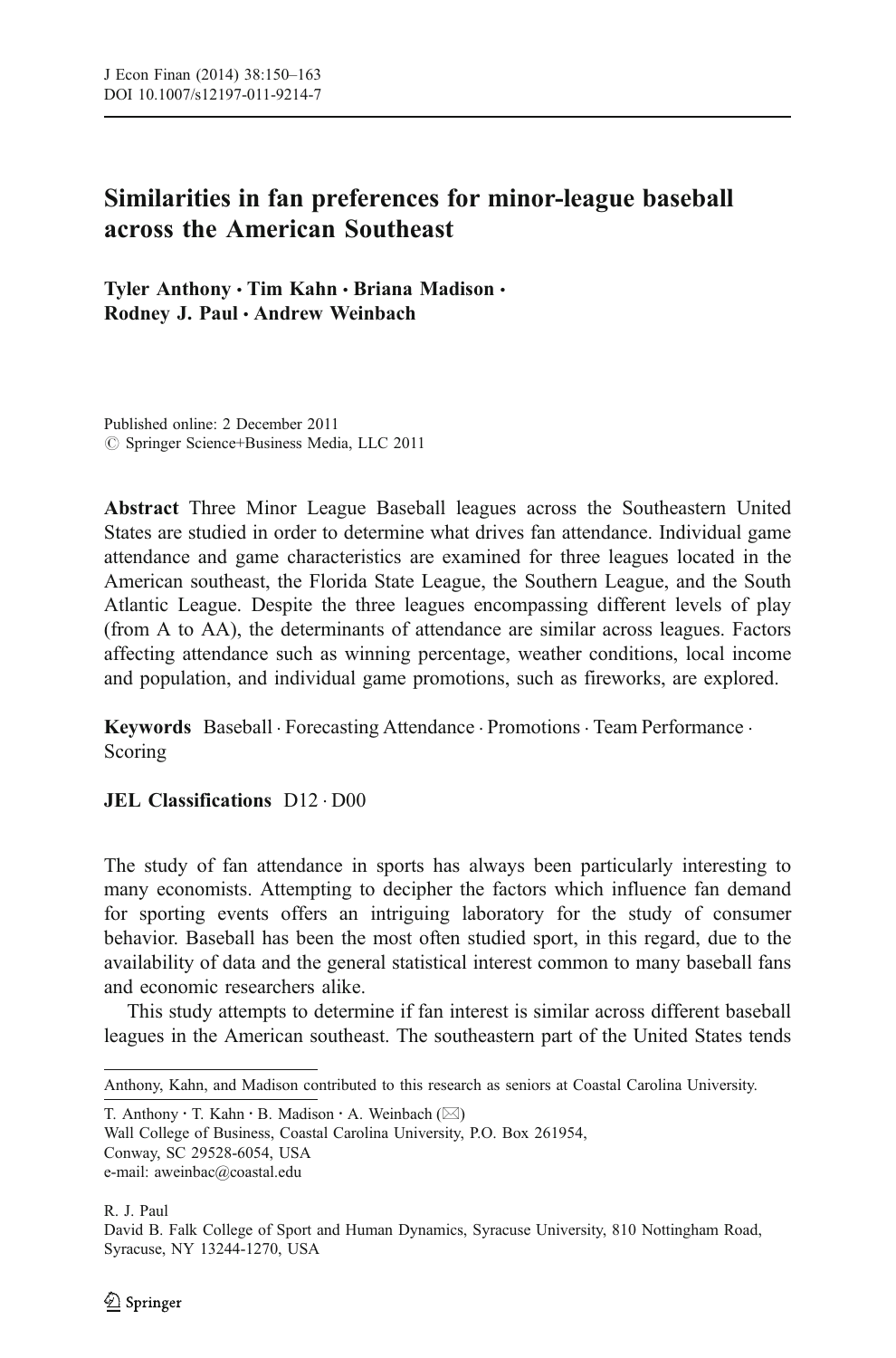to take a great interest in sports, with many major league teams scattered throughout

its major cities and a general intense interest for college sports, particularly college football. This area is also home to a variety of baseball teams and leagues. The American south east is home to the Southern League, the Florida State League, and the South Atlantic (Sally) League.

Although these three leagues are all developmental baseball leagues, they offer fans an opportunity to see talent at different stages of player progression. The Southern League offers AA baseball, one step below the highest of the minor league levels (AAA), and includes teams in Tennessee, Alabama, Florida, Mississippi, and North Carolina. The Florida State League is a class A advanced league, a notch below the AA competition. The Florida State League has teams scattered across the state of Florida. The South Atlantic League, often referred to as the SALLY league, is also a class A league, but does not earn the "advanced" status. Teams in the South Atlantic League are located in North and South Carolina, Georgia, Kentucky, West Virginia, Maryland, and New Jersey. A full listing of the location of teams in each league and their nicknames are given in the [Appendix](#page-12-0) to this paper.

Given that these leagues exist in similar geographic areas, but are played across different levels of competition (talent-wise), these three leagues offer the possibility of providing some insight into similarities and differences, if any, of fan preferences across these leagues. Through the official website of minor league baseball, [www.](http://www.minorleaguebaseball.com) [minorleaguebaseball.com](http://www.minorleaguebaseball.com), game-by-game statistics were available for each of these leagues for the 2009 season. Game attendance, dates, scores, demographic data, including population and income, and weather conditions were available for each game through individual box scores and other sources. In addition to this data, the promotional events for each day were available on the individual team websites. Therefore, through the accumulation of this data and its transformation into dummy variable categories, it is possible to study the determinants of attendance for these three minor leagues in the American south east as it relates to winning, scoring, weather condition, day of the week, month of the year, and promotions.

Given that there are three leagues in this area of the country, it is possible to compare and contrast how important specific factors are to attendance at minor league baseball games. Do fans respond in the same way to winning across all three levels of competition? Are higher-scoring teams rewarded with more fans? How do the success of certain promotions compare across leagues? All of these questions, and others, are possible to address through the availability of this data.

We specifically wish to test the null hypotheses that winning is an important determinant for fan attendance, that fans prefer more scoring to less, that the day, month, and weather conditions are important, and that promotional success is similar across these levels of competition. We investigate these issues by using regression models individually for each of the leagues and through a pooled regression of all three leagues together. The combination of these methods should allow for a greater understanding of what factors actually influence fan attendance for minor league baseball games.

The paper proceeds as follows. The second section briefly reviews past literature on attendance studies. The third section outlines the regression model and presents the results for each league. The fourth section presents and summarizes the pooled regression results. Section five concludes the paper.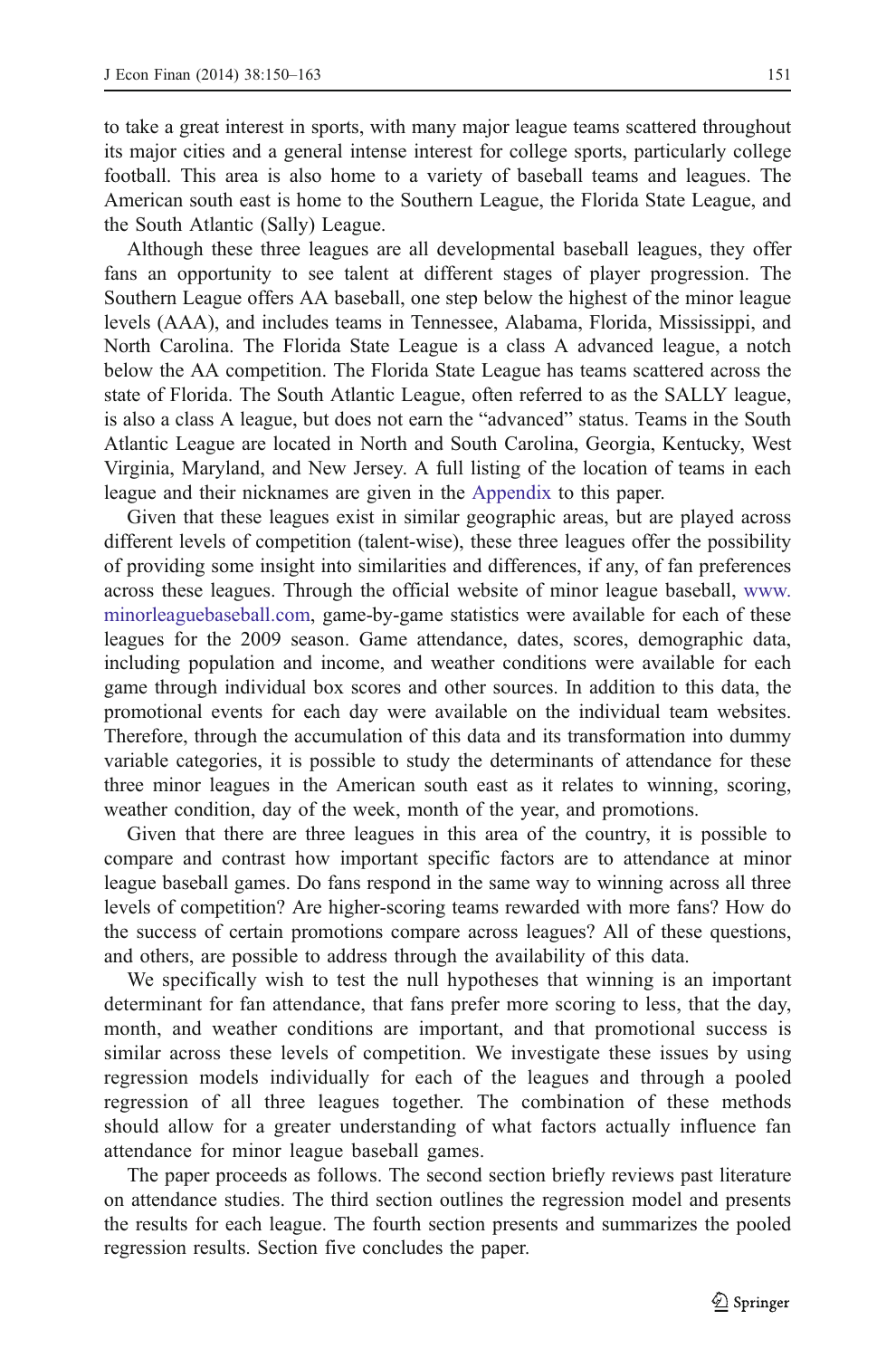### 1 Past literature on attendance in major and minor league baseball

Economists have studied fan (consumer) behavior and demand for baseball game attendance through a multitude of model specifications describing the demand for baseball game attendance. A non-exhaustive sampling of independent variables includes population, income per capita, star players, and recent success (Noll [1974](#page-13-0)) and, televised games, quality of the team, and availability of substitutes (Demmert [1973\)](#page-12-0), expected probabilities of winning a championship (Whitney [1988\)](#page-13-0), salary structure (Richards and Guell [1998](#page-13-0)), turnover in team rosters (Kahane and Shmanske [1997\)](#page-13-0), impacts of interleague play (Butler [2002](#page-12-0); Paul et al. [2004\)](#page-13-0), new stadium effects (Coates and Humphreys [2005;](#page-12-0) and Depken [2006\)](#page-12-0), team performance as well as the impact of MLB affiliate proximity and pricing on minor league baseball attendance (Gitter and Rhoads  $2010$ ).<sup>1</sup>

For specific tests of the link between team performance and minor league baseball attendance, research by Siegfried and Eisenberg ([1980\)](#page-13-0), and Gifis and Sommers [\(2006](#page-12-0)) found no link between individual team performance and game attendance. Gitter and Rhoads [\(2010](#page-12-0)), examining a longer sample of average game attendance, concluded that better team performance did lead to higher attendance in minor league baseball at the A and AA levels, which they report as similar to the results found in minor league hockey by Winfree and Fort ([2008\)](#page-13-0). Gitter and Rhoads [\(2010](#page-12-0)) also found home runs to increase attendance for teams at the AA level.

### 2 Regression model of attendance for the southern, Florida State, and South Atlantic leagues

The regression model used for this study is least squares estimation with per-game attendance as the dependent variable. The model was run in levels. The model was also tried in log-level form and yielded similar results. The independent variables fall into three different categories; external factors, team performance and opponent, and promotions. Teams are assumed to be profit-maximizers, setting prices to maximize expected profits before the start of the season. Therefore, ticket price is assumed endogenous in this model.

For each league, the first category of independent variables is demographic variables related to the cities. Population and Income Per Capita were taken from [www.city-data.com](http://www.city-data.com) for each of the minor league cities in this study. We would expect that larger population areas would attract a greater number of fans, therefore showing a positive and significant effect of this variable. If minor league baseball is a normal good, which is not a given, the effect of income per capita should be positive. If this is an inferior good along the entertainment spectrum for fans, this variable will have a negative effect on attendance.

Stadium capacity is also included as an independent variable. Given that the minor league teams in this sample seldom sold out for individual games, capacity

 $1$  For a more complete review of the literature, we refer interested readers to the overviews provided by Schofield ([1983\)](#page-13-0), McDonald and Rascher ([2000](#page-13-0)), Coates and Harrison [\(2005](#page-12-0)), Villar and Guerrero ([2009\)](#page-13-0), and the references therein.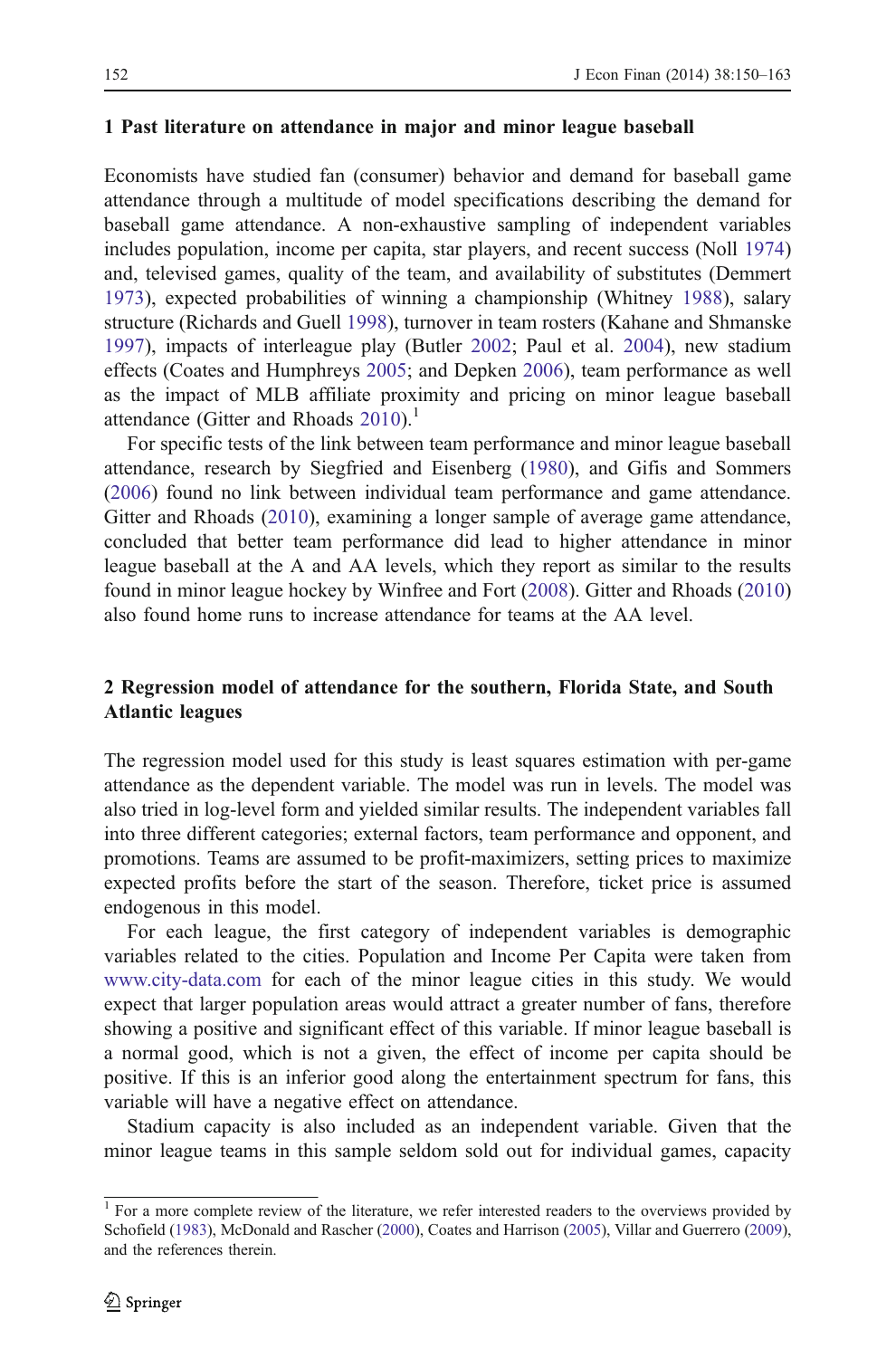does not appear to play a significant role as a binding constraint. However, the size of the stadium may play a role in the decision of fans to attend a game. If the stadium is rather large (perhaps oversized), compared to normal game-day attendance, fans may not enjoy the experience as much as if the stadium was close to capacity. A number of sports teams, at the college and professional level, often cover seats (reducing capacity) to keep the fans in the same general area of the stadium. If fans truly enjoy the feeling of being in a more closely-populated fan atmosphere, the stadium capacity variable will have a negative effect.

Dummy variables for the days of the week and months of the year are also included in the regression model. Wednesday is the excluded day of the week and June is the excluded month. Logically, we would expect that weekend days would be more popular than mid-week days and that attendance may increase during the summer months and may increase at the end of the season in the race to make the playoffs.

The next category of independent variables includes the effects of game-day weather. These variables were taken directly from game box scores. The variables include the game day temperature and the wind speed. To allow for non-linear effects of these variables, the temperature-squared and wind speed-squared are also included in the model. These variables should give some insight into the optimal temperature level and level of wind (which could cool off a warm evening or could be disrupting) for an outdoor baseball game. In addition to the continuous variables of temperature and wind, the category of game-day weather, taken from the box score, is also included as dummy variable categories. These categories include Clear, Cloudy, Overcast, Rain, Sunny, Drizzle and Partly Cloudy. The excluded dummy variable category in the regression is Partly Cloudy and all other categories are compared to this omitted category.

Another category of independent variables in the regression model accounts for on-field baseball performance by the home team. These variables are the win percentage and the total runs per game average. The win percentage is calculated on a running basis, with the win percentage of the home team (going into the current game) included in the regression model. If fans prefer winning teams, this variable should have a positive and significant effect on attendance. If fans of minor league baseball do not care about winning, caring about non-baseball factors such as promotions and events, then this variable will not have a significant effect.

To capture the effect of scoring, which we believe serves as a proxy for in-game excitement in a baseball game, we decided to use the total runs per game average of the home team as this independent variable. This measure is calculated for each game based on results prior to that game. Although we considered using the runs-for average of the home team, this variable is highly correlated with winning and therefore creates multicollinearity problems within the regression. By taking the sum of the runs-for average and runs-against average (calling it total runs per game average of the home team), we hope to distinguish between teams which play highscoring games as opposed to low-scoring games. If fans do prefer more scoring to less, this variable should have a positive and significant effect on attendance.

We were able to obtain promotions and events for each game from the websites of the leagues and individual teams studied. To incorporate these into a regression model, we decided to classify each of the types of promotions and events into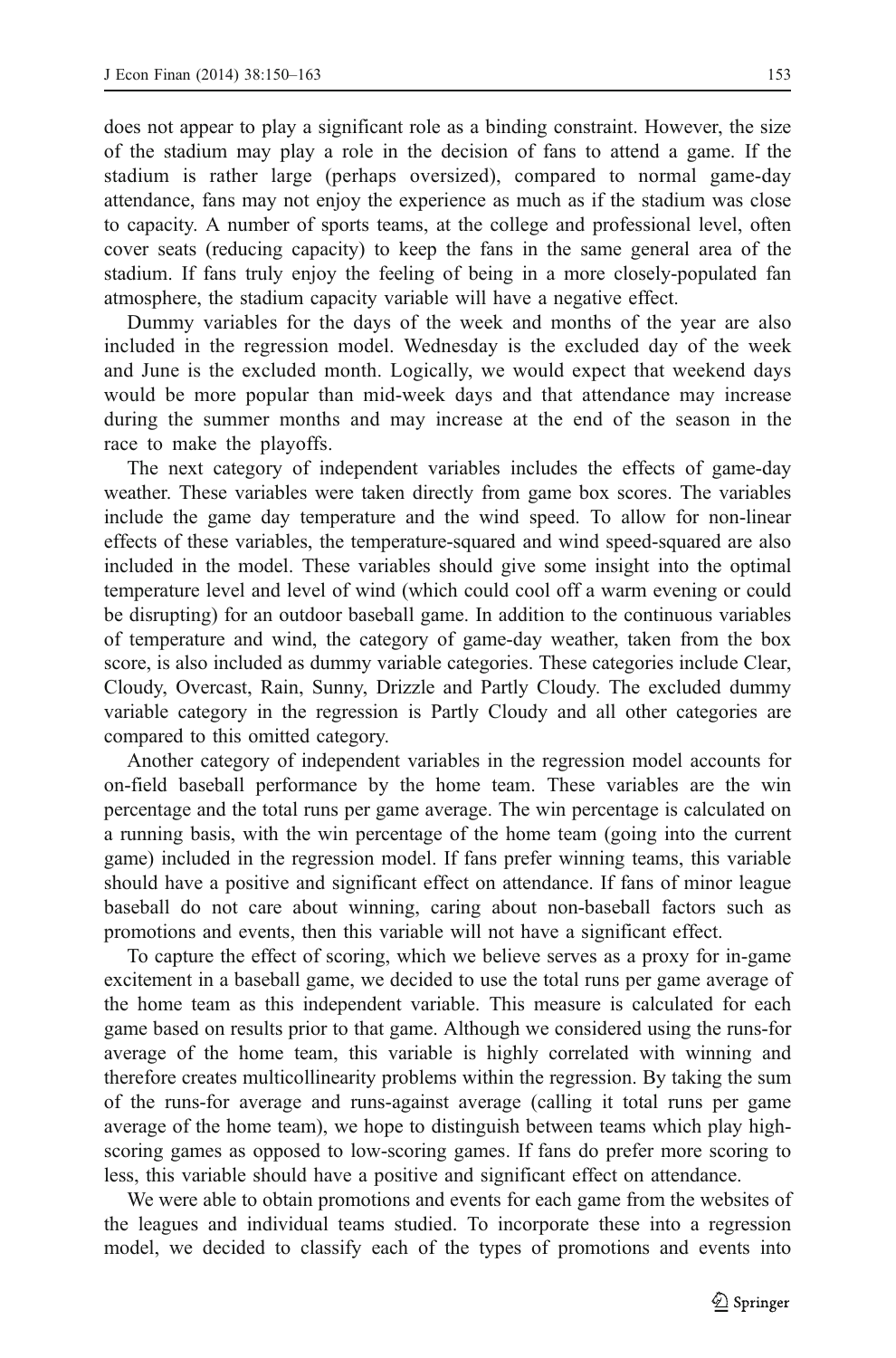distinct categories and create dummy variables to include in the regression. After observing all of the types of promotions and events, we decided upon the following categories for promotions and events, which are summarized in Table 1.

The promotions and events are presumably aimed at increasing fan attendance at games. Therefore, the expected signs on these dummy variables are positive. If any of these promotions detracted from the experience at the ballpark, or inadvertently drove one group of fans away as it attracted other groups of fans, it is possible that the impact of some of these variables could be negative. In any event, given the attention and detail shown to promotions and events at minor league baseball stadiums, it is likely these factors will impact per-game attendance.

Table [2](#page-5-0) presents some simple descriptive statistics related to all three leagues studied. Statistics are included for the non-binary variables included in the regression model. Means, medians, and standard deviations of the variables are noted in the table.

Table [3](#page-6-0) presents the regression results, side-by-side, for the Southern League, Florida State League, and the South Atlantic League. Coefficients are presented for each independent variable along with t-statistics in parentheses. Due to heteroskedasticity being present in the regressions, White's heteroskedasticity-consistent standard errors and co-variances were used and are shown in the table below.

To discuss the findings of these regression results, some similarities are immediately apparent among the three Southeastern U.S.-based leagues. From the demographic data, all three leagues exhibit similar results with respect to population and income per capita. Larger cities attract greater crowds at minor-league baseball

| Promotion or event   | Description                                                                       |
|----------------------|-----------------------------------------------------------------------------------|
| Food/Drink           | Reduced price or free food or drink at games (not including beer)                 |
| Beer                 | Reduced price or free beer at games                                               |
| Merchandise          | Giveaway item including shirts, hats, towels, bobbleheads, trading cards, etc.    |
| Free tickets         | Free Tickets or reduced price tickets for game (i.e. buy one ticket get one free) |
| Fireworks            | Fireworks display following the game                                              |
| Concerts             | Pre- or Post-game concerts at the game                                            |
| Group nights         | Special prices and/or activities for Groups                                       |
| Family nights        | Special prices and/or activities for Families                                     |
| Athlete appearance   | Special Appearance by Athlete for Autographs, etc.                                |
| Theme night          | Special Theme for evening—70s night, Star Wars night, etc.                        |
| College night        | Special prices and/or activities for College Students                             |
| Religious theme      | Special prices and/or activities on a Religious Theme                             |
| Scout sleepover      | Scouts were able to camp and sleep at the park following the game                 |
| Dogs to park         | Dogs were welcome at the game—special activities for pets and owners              |
| Other promo          | Promotions which could not fit into other categories                              |
| Opening night        | First home game—opening night activities for fans                                 |
| Double header game 1 | Game 1 of double header                                                           |
| Double header game 2 | Game 2 of double header                                                           |

|  |  |  | <b>Table 1</b> Dummy variable classifications for promotions and events |  |  |  |  |
|--|--|--|-------------------------------------------------------------------------|--|--|--|--|
|--|--|--|-------------------------------------------------------------------------|--|--|--|--|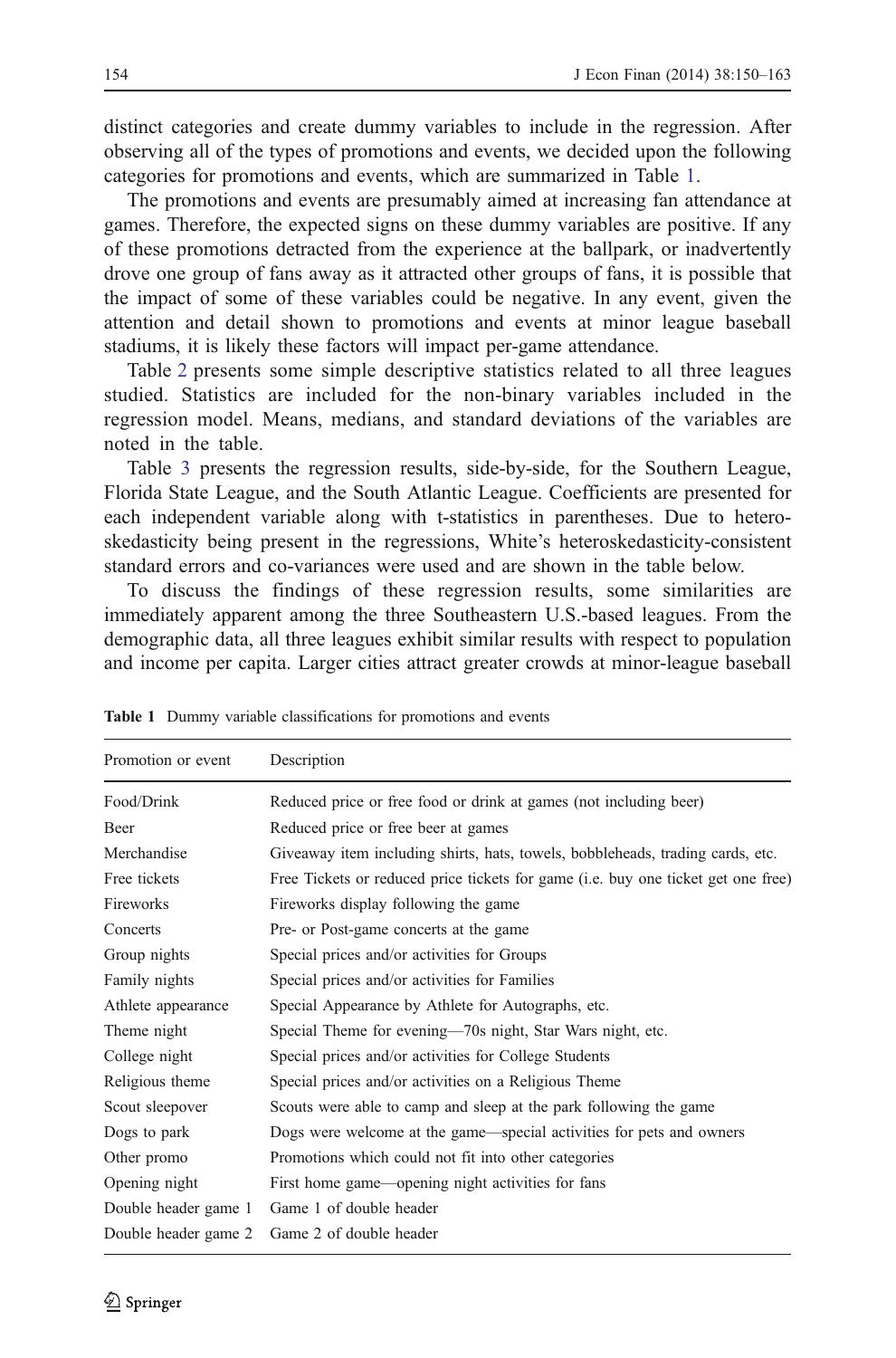|                           | Attendance | Population | Income per<br>capita (USD) | Temperature<br>$(^{\circ}F)$ | Wind<br>(MPH) | Total runs<br>average |
|---------------------------|------------|------------|----------------------------|------------------------------|---------------|-----------------------|
| Southern League (AA)      |            |            |                            |                              |               |                       |
| Mean                      | 3386.53    | 260784.99  | 23958.47                   | 81.29                        | 7.43          | 8.79                  |
| Median                    | 2,927      | 191,022    | 22,531                     | 82                           | 7             | 8.70                  |
| Standard deviation        | 1885.92    | 200036.19  | 3451.95                    | 8.05                         | 3.95          | 0.64                  |
| Florida State League (A)  |            |            |                            |                              |               |                       |
| Mean                      | 1457.58    | 78814.92   | 28418.80                   | 83.82                        | 8.57          | 8.14                  |
| Median                    | 1042.5     | 48,208     | 26,802                     | 84                           | 8             | 8.07                  |
| Standard deviation        | 1278.24    | 73735.24   | 6732.30                    | 4.8968                       | 4.49          | 0.90                  |
| South Atlantic League (A) |            |            |                            |                              |               |                       |
| Mean                      | 3520.28    | 87808.30   | 24500.98                   | 77.53                        | 6.79          | 8.46                  |
| Median                    | 3,165      | 55,097     | 24,448                     | 79                           | 6             | 8.56                  |
| Standard deviation        | 1943.48    | 76400.56   | 4605.76                    | 9.93                         | 4.45          | 1.07                  |

#### <span id="page-5-0"></span>Table 2 Descriptive statistics

games in the American Southeast, as the size of the population was shown to have a positive and significant (at the 1% level) effect on per-game attendance. Per capita income, on the other hand, was shown to have a negative and significant (at the 1% level) effect in all three leagues. It appears that these minor baseball leagues are considered to be an inferior good in the minds of consumers in the Southeastern U.S. Higher-income populations appear to attend fewer minor league baseball games and likely substitute into other forms of entertainment (sports or otherwise).

Stadium capacity was only found to have a significant effect on attendance in the Florida State League. Its effect on per-game attendance was negative and significant at the 1% level. All but one of the teams (Daytona Cubs) in the Florida State League play in a stadium that also houses a major league team during spring training baseball. Therefore, many of these stadiums are built with capacities far exceeding the normal audience for single-A baseball. The stadiums are built to handle the peakdemand season of the month of March for the many people who travel to attend spring training games. It may be the case that the seemingly disproportionately smaller crowds for regular season Florida State League games detract from the fan experience. In the South Atlantic and Southern leagues, stadium capacity was not found to have a significant effect on attendance.

The day of the week dummy variables revealed somewhat consistent results, similar to what is seen in other sports and predicted by economic theory. Games on Friday and Saturday attracted a significantly higher crowd (compared to the omitted day category—Wednesday) in the three leagues studied. This likely stems from the opportunity cost of the fan's (consumer's) time being less on weekends than on weekdays due to work and school. Thursday nights were also popular at the ballpark, as the Thursday dummy was shown to have a positive and significant effect across all three leagues. The only other significant results related to the days of the week were in the Florida State League, where Sunday and Monday were found to have a negative and significant effect.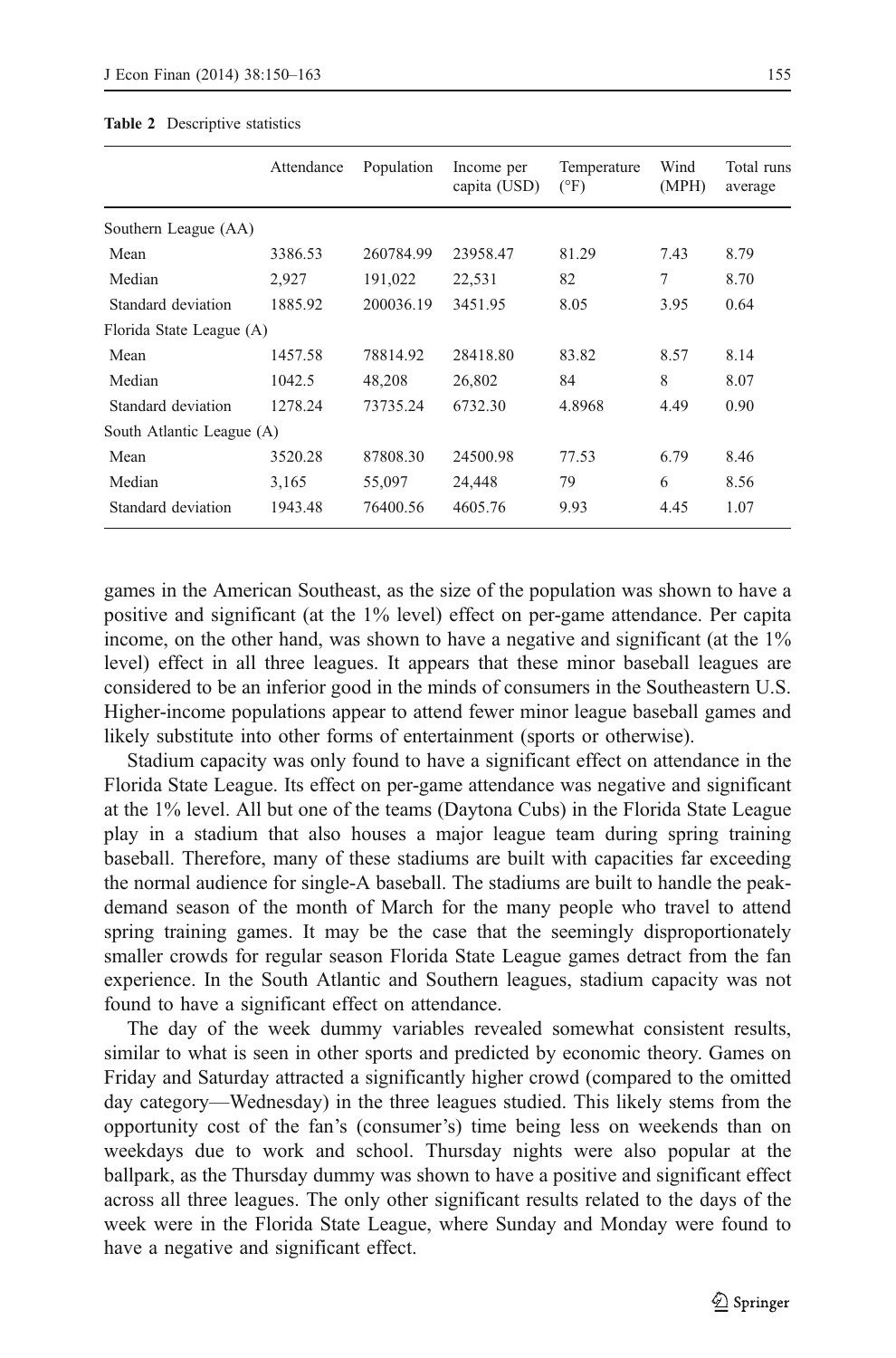| Independent variable                   | Southern League (AA)       | Florida State League<br>$(A-ADV)$ | South Atlantic<br>League $(A)$ |
|----------------------------------------|----------------------------|-----------------------------------|--------------------------------|
| Intercept                              | $-2.6115(-0.0007)$         | 27901.41*** (2.6186)              | $-6113.144***$ $(-3.1941)$     |
| Population                             | $0.0042$ *** (10.8204)     | $0.0046***$ (6.6017)              | $0.0079***$ (12.5551)          |
| Per capita income                      | $-0.0872***$ (-4.1148)     | $-0.0239***(-3.7401)$             | $-0.0457***$ (-3.5282)         |
| Stadium capacity                       | 0.0323(1.1960)             | $-0.2415***(-5.8535)$             | $-0.0341(-1.0558)$             |
| Sunday                                 | 276.6553 (1.1351)          | $-371.7398***$ (-2.6505)          | $-144.4494(-0.7850)$           |
| Monday                                 | $-78.4567(-0.3928)$        | $-321.4808***(-3.3737)$           | 56.7389 (0.3227)               |
| Tuesday                                | 276.3820 (1.0873)          | $-189.3400*$ (-1.6628)            | 33.5465 (0.8557)               |
| Thursday                               | 1133.287*** (4.6774)       | 399.2077*** (2.9146)              | $1216.411***$ (5.5243)         |
| Friday                                 | $1218.959***$ $(4.3251)$   | 580.8304*** (3.8422)              | $1104.120***$ (5.3753)         |
| Saturday                               | 1817.307*** (7.0976)       | 580.8304*** (3.4098)              | $1294.113***$ (6.3550)         |
| April                                  | 304.5467 (1.2888)          | 100.5245 (0.7262)                 | $-722.3583***(-3.7430)$        |
| May                                    | 278.3822 (1.5211)          | 222.7404** (2.0194)               | $-474.6828***$ $(-2.8761)$     |
| July                                   | 551.8531*** (2.9036)       | 148.2097 (1.4845)                 | 136.9157 (0.9558)              |
| August                                 | $-28.8067(-0.1662)$        | 31.1287 (0.3353)                  | 262.1470* (1.7399)             |
| September                              | $-225.2020(-0.8188)$       | 164.3862 (0.9887)                 | $-452.3937**(-2.2995)$         |
| Temperature                            | 27.7748 (0.9004)           | $-637.3382**(-2.5324)$            | 158.3659*** (3.1412)           |
| Temperature <sup>2</sup>               | $-0.0739(-0.1242)$         | 3.7886** (2.5276)                 | $-1.2874***$ (-3.7943)         |
| Wind                                   | 43.6971 (0.9281)           | 25.1381 (1.0121)                  | 135.4212*** (4.5858)           |
| Wind <sup>2</sup>                      | $-4.7038*(-1.7376)$        | $-0.5099(-0.4185)$                | $-4.3507***$ $(-2.6222)$       |
| Clear                                  | 247.8351* (1.6786)         | $-45.9743(-0.4725)$               | 119.3245 (0.9862)              |
| Cloudy                                 | $-627.4979***$ $(-4.2235)$ | 235.8495** (2.0920)               | $-318.3952**(-2.3627)$         |
| Overcast                               | $-86.8105(-0.2917)$        | $-217.8989(-1.6176)$              | 21.1734 (0.1085)               |
| Rain                                   | 721.2143 (1.4909)          | $-269.8842$ (-1.0089)             | $-417.8687(-0.8379)$           |
| Sunny                                  | 713.9943** (2.0044)        | 170.4017 (1.0953)                 | $636.7728***$ $(2.9533)$       |
| Drizzle                                | $-1353.887***$ (-4.8042)   | $-399.7905$ $(-1.5568)$           | $-1198.505**(-2.4962)$         |
| Total runs per game<br>$average_{t-1}$ | 129.0412 (1.2960)          | 99.03717* (1.8250)                | 348.4172*** (6.8552)           |
| Win percentage <sub>t-1</sub>          | 469.9999 (0.9003)          | $1811.767***$ (3.1011)            | 3423.298*** (5.1941)           |
| Food/Drink                             | $-203.2987(-1.2522)$       | 67.0568 (0.8018)                  | $-242.5192*(-1.7030)$          |
| Beer                                   | 217.1576 (0.7959)          | $-108.8467$ (-0.9839)             | $-38.7683(0.1890)$             |
| Merchandise                            | $-145.2193(-0.7059)$       | 3.6673 (0.0281)                   | 273.4728* (1.7945)             |
| Free tickets                           | 86.3379 (0.3909)           | $-18.8699(-0.2070)$               | 27.2758 (0.1434)               |
| Fireworks                              | 937.8749*** (4.1245)       | 1544.963*** (5.9724)              | 985.1860*** (6.0251)           |
| Concerts                               | 846.4304** (2.0697)        | 672.0086 (1.0442)                 | 425.9700** (2.0017)            |
| Group nights                           | 160.6228 (1.0259)          | 134.1822 (1.4383)                 | $-320.1108***$ (-2.6468)       |
| Family nights                          | $-224.6936(-0.8429)$       | 272.1542** (2.4723)               | 108.9853 (0.7745)              |
| Athlete appearance                     | 444.8449 (1.4933)          | 662.2616** (2.1229)               | 571.3460 (1.6397)              |

Theme night  $-277.7530 (-1.3960)$   $-266.6543 (-0.8458)$   $-223.6514 (-0.9721)$ College night  $-414.9218 (-1.1400) -241.3530 (-1.4087) -636.4487 (-0.5973)$ Religious theme 592.0871 (0.9797) −314.5132\* (−1.7281) 262.0217 (0.6305)

<span id="page-6-0"></span>Table 3 Regression results for Southern (AA), Florida State (A-ADV) and South Atlantic (A) leagues dependent variable: per game attendance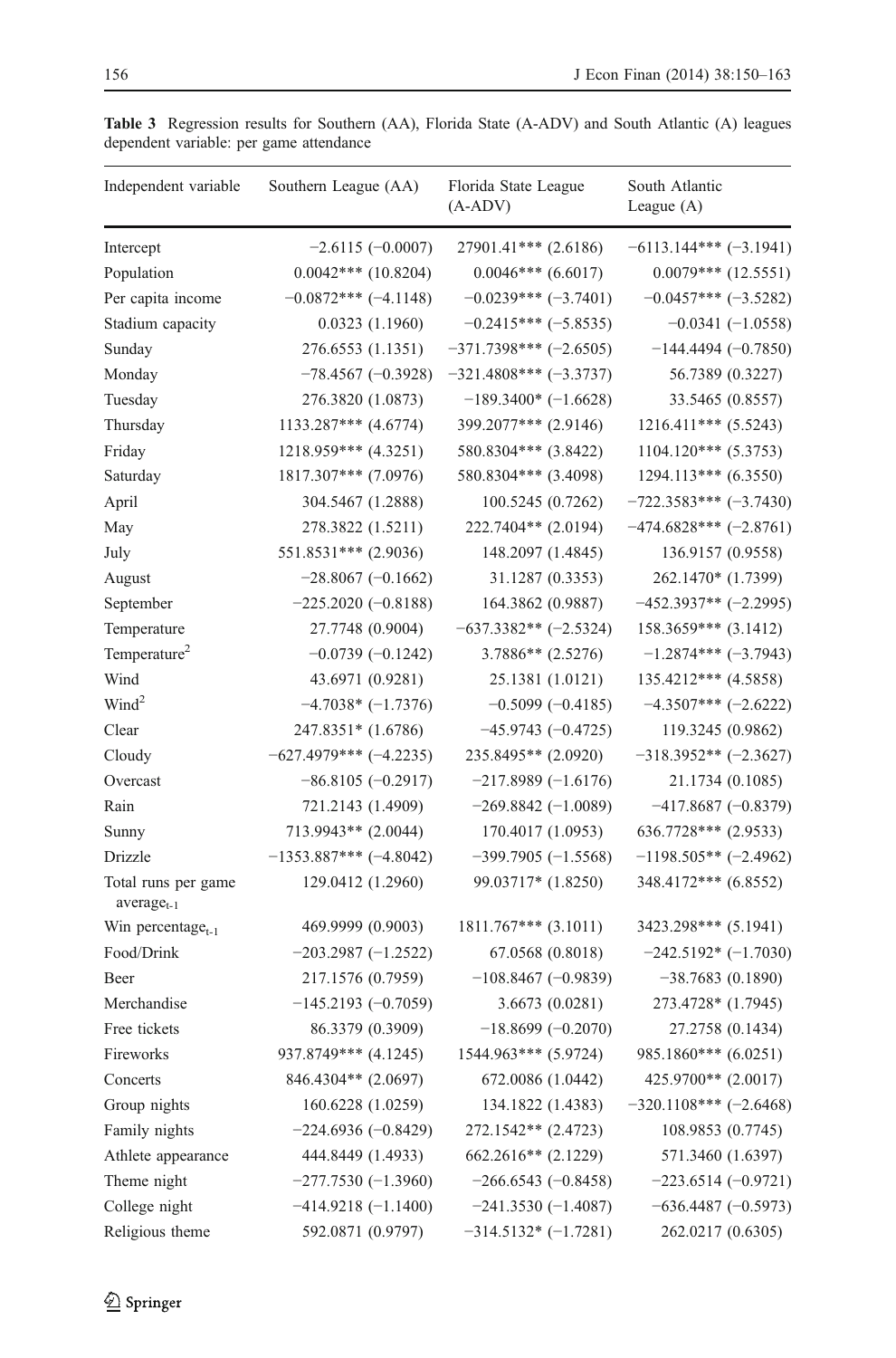| Independent variable | Southern League (AA)       | Florida State League<br>$(A-ADV)$ | South Atlantic<br>League $(A)$ |
|----------------------|----------------------------|-----------------------------------|--------------------------------|
| Scout sleepover      | 1128.975 (1.5001)          | $-476.4415(-1.3771)$              |                                |
| Dogs to park         | $-110.4453(-0.3456)$       | $-256.1422$ (-0.9273)             | 53.5088 (0.8459)               |
| Other promo          | $-62.0183(-0.3924)$        | 0.4507(0.0025)                    | $-176.9546(-1.0039)$           |
| Opening night        | $1513.316***$ (3.6030)     | 974.3662 (1.4238)                 | $1042.748**$ (2.4181)          |
| Double header game 1 | $-691.1375**(-2.0916)$     | $-20.0506(-0.1556)$               | $-238.8215(-1.0106)$           |
| Double header game 2 | $-673.7778***$ $(-2.7473)$ | $-159.0689(-1.2644)$              | $-235.3050(-0.9861)$           |
| R-squared            | 0.5129                     | 0.4323                            | 0.4032                         |

#### Table 3 (continued)

\*\*\*Indicates significance at the 1% level, \*\* indicates significance at the 5% level, and \* indicates significance at the 10% level

The monthly dummy variables, with June being the excluded category month, showed some similarities and differences across leagues. There did not appear to be a major boost in attendance at the end of the season in any of the leagues, as the hunt for the playoffs did not appear to be a major deciding factor for fans in these leagues. Attendance was particularly poor in the South Atlantic league early in the season, as games in April and May were shown to have a negative and significant effect.

Weather appeared to play a role in per-game attendance across these leagues, with some similarities. In relation to the subjective listing of weather conditions in the box score (converted to a dummy variable), Sunny days appeared to be the most popular days to attend a minor-league baseball game. Significant results were found for sunny days for the Southern League (5%) and the South Atlantic League (1% level). The drizzle category fared the worst in relation to attendance, as negative and significant results were found for the Southern League (1% level) and South Atlantic League (1% level and the Florida State League had negative, but insignificant results. Game weather listed as drizzle fared far worse than game weather conditions listed as rain. This could be due to the drizzle days being more of a steady, gloomy day with light rain which is expected to last as opposed to the rain category, which particularly in Florida, could represent a heavy storm which could pass through the area quite quickly then return to its normal nice weather. Cloudy days had the expected result of a negative effect (similar to the findings of sunny and drizzle, mentioned above) in the Southern League and the South Atlantic League (1% and 5% levels respectively), but was found to have a positive and significant effect in the Florida State League. This result could have something to do with the subjective coding by those responsible for the box scores in these leagues, or it could represent something to do with the relative degree of heat seen in certain cities, where a cloudy day could make the conditions more amiable for fans to attend games.

In relation to the non-dummy variable factors relating to weather, some differences between leagues did exist. The Southern League appeared to be least affected by temperature and wind conditions, with only the wind speed-squared variable being statistically significant at the 10% level. In the other two leagues, temperature during the game revealed some interesting results. The South Atlantic League is the most straight-forward to explain as temperature was shown to have a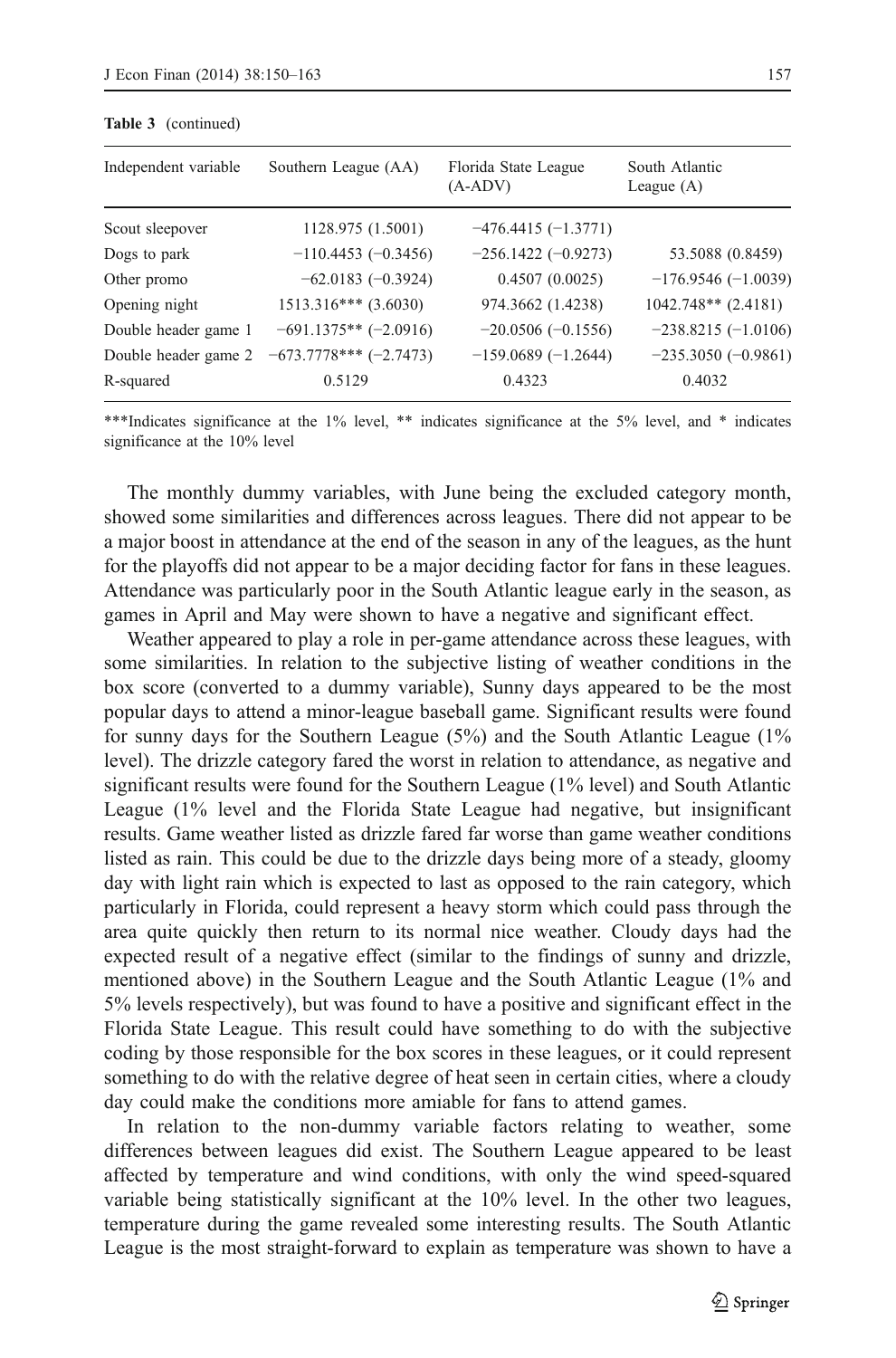positive and significant (at the 1% level) effect on attendance, while temperature squared was shown to have a negative and significant effect (1% level). Simply put, in South Atlantic League games, fans enjoyed warmer temperature days up to a point where the heat became oppressive, which at that point, the high temperatures decreased attendance. The signs on these two variables were flipped for the Florida State League as temperature was found to have a negative and significant effect (5% level), while temperature squared was found to have a positive and significant effect (5% level). Given the range of temperatures during the 2009 season in the Florida State, league, however, these combined effects revealed an increase in attendance on higher temperature days. Wind conditions also appeared important to the South Atlantic League as wind speed had a positive and significant effect and wind speedsquared having a negative and significant effect, both at the 1% level, suggesting that light at lower speeds, a breeze had a positive impact on attendance.

The baseball team-related variables were found to be consistent across the three leagues in terms of signs of the coefficients on Win Percentage and Total Runs Per Game Average. Win percentage was shown to have a positive and significant effect on attendance in the Florida State League and the South Atlantic League and a positive, yet insignificant, effect in the Southern League. Fans appear to respond by attending more games for winning teams in these leagues. This shows, for the most part, that winning does matter in the American Southeast when it comes to minor league baseball and that on-field performance, not just promotions and gimmicks, plays a key role in determining the number of fans attending games.

Scoring and excitement, proxied by the sum of the Runs-For and Runs-Against averages of the home team, was also shown to have a positive effect across the three leagues and a significant effect in the Florida State League (5% level) and the South Atlantic League (1% level). Fans appear to enjoy more scoring, compared to less, when they attend a minor league baseball game in this region. On-field performance appears to play a significant role in attendance in minor league baseball in these Southeastern U.S. leagues.

As was expected, the promotional and event dummy variables revealed some similar effects across leagues and some individually significant factors for each league. To begin with the similar effects across these three southern leagues, Fireworks were shown to be quite popular, as post-game firework shows were shown to have a positive and significant effect (at the 1% level) in all three leagues. This was, by far, the most popular promotion throughout the season across leagues. In addition to fireworks, positive and significant effects were shown in two of the three leagues (Florida State League being the exception) for concerts and opening day festivities.

The Southern league did not show much sensitivity to promotions or events, as doubleheaders were the only significant event other than fireworks, concerts, and opening day. The negative effect of doubleheaders may have something to do with the opportunity cost of time of staying for both games. This may discourage some fans from turning out altogether. The South Atlantic League showed a few other significant effects of promotions as merchandise giveaways were shown to positively increase attendance (at the 10% level), while group nights were not popular as they led to a significant decline in attendance. This could be due to nongroup fans lacking a positive connection to the specific group linked to the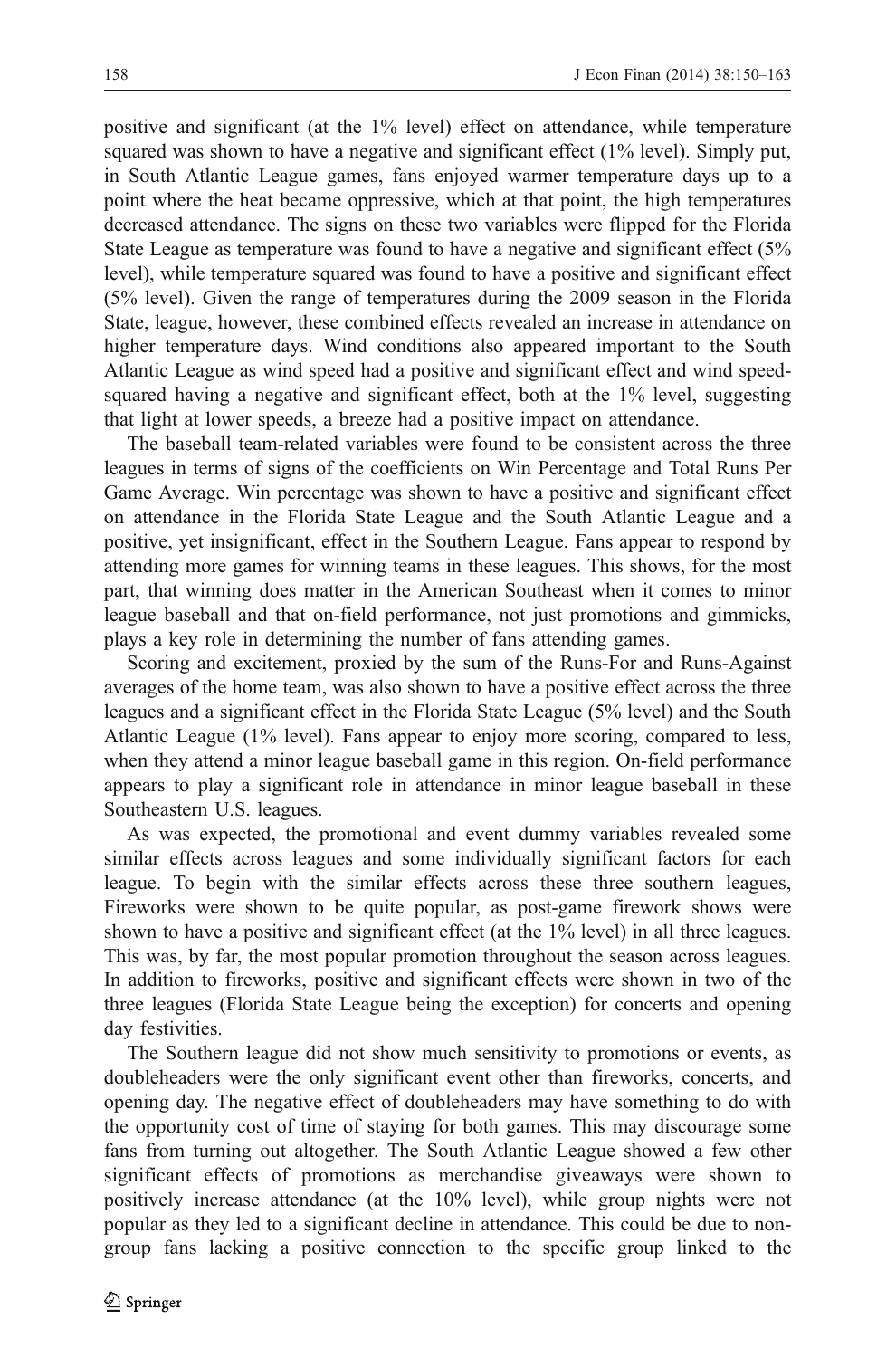promotion, and therefore avoiding that game, negating the effect of the group in question in terms of attendance. Specials involving food or (non-alcoholic) drinks appeared to decrease attendance for the South Atlantic League teams as this promotion was shown to have a negative and significant effect (10% level). While it is unclear why this might be the case, one possible explanation for such a result may be an aversion to (anticipated or actual) exceptionally long lines for food or drinks.

The Florida State League appeared to have the most sensitivity to promotions as, in addition to fireworks, family nights and athlete appearances led to positive and significant increases in attendance. Religious-themed promotions did not fare as well in the Florida State League as these promotions led to a significant (10% level) decrease in per-game attendance. Although religious-themed promotions may attract a certain group of baseball fans, others appear to stay away, countering any positive effects on individual game attendance.

Other promotions which people might thought have been popular were not shown to have a significant effect on attendance. These promotions include food/drink nights, reduced priced beer, free tickets, theme nights, scout sleepovers, and bring your dog to the park night. None of these promotions appeared to have the desired effect as significant increases in attendance were not found.

2.1 Pooled regression results of all 3 leagues

Another way to illustrate these results is through a pooled regression of the three leagues. The regression model is the same as outlined for the individual league regressions above, with the fixed effect of the individual league dummies. These results are shown in Table [4](#page-10-0) below.

The pooled regression results illustrate the similarities of these leagues in the South, despite the difference in class of the level of development of the players. As shown in the individual regression results above, the pooled results reveal that higher population areas attract a greater number of fans in attendance and the income per capita variables shows that minor league baseball is an inferior good in the Southeastern United States. Other results which are reinforced by the pooled regression is that fans prefer weekend days, games during the summer months, and prefer sunny days to other days.

The pooled results also affirm the idea that fans prefer winning teams and teams which play in higher scoring games. In terms of promotions, fans enjoy fireworks, concerts, family nights, athlete appearances, and opening day festivities across these leagues. Fans were shown to react negatively to non-family oriented group nights and college nights. Although these promotions likely attracted fans of these individual groups, other fans appeared to stay away due to the game festivities not being aimed at them or due to externalities caused by those groups (i.e. college student actions at the game).

Overall, these results suggest that fans of minor league baseball in the Southeastern United States are quite similar across different leagues. Whether the league is class A or AA, the people who choose to purchase tickets to these games appear to be influenced by similar factors related to demographics, day/month of game, weather, team performance, and promotions.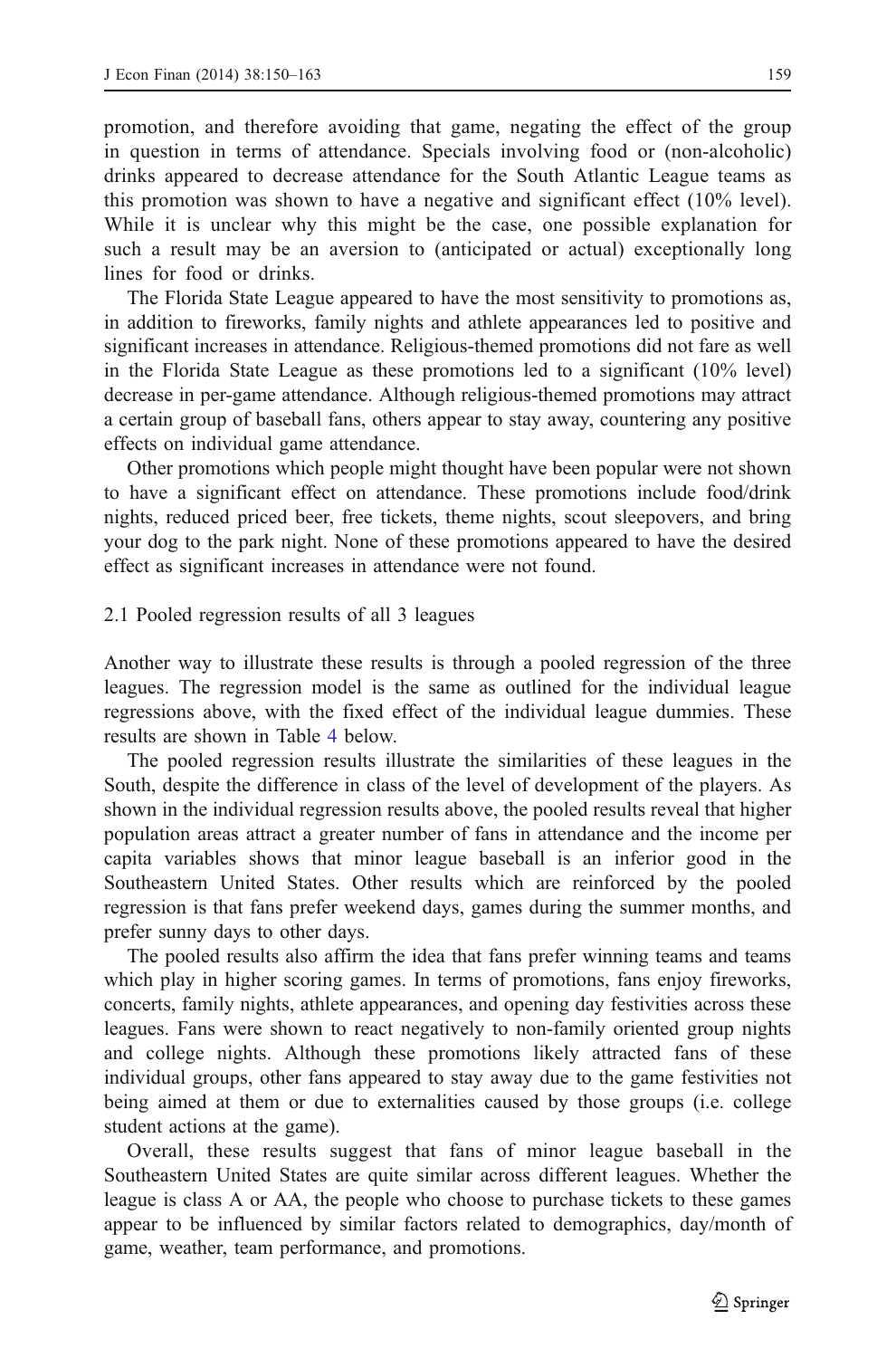| Independent variable                       | All 3 minor leagues in Southeast – dependent variable – attendance |
|--------------------------------------------|--------------------------------------------------------------------|
| Intercept                                  | $-4936.575***(-3.2682)$                                            |
| Population                                 | $0.0038***$ (13.3029)                                              |
| Per Capita Income                          | $-0.0303***$ (-5.4275)                                             |
| <b>Stadium Capacity</b>                    | 0.0108(0.6093)                                                     |
| Sunday                                     | $-251.4643**(-2.2871)$                                             |
| Monday                                     | $-213.1338**(-2.1273)$                                             |
| Tuesday                                    | $-70.0787(-0.6460)$                                                |
| Thursday                                   | 885.3256*** (7.4529)                                               |
| Friday                                     | 837.8701*** (6.9312)                                               |
| Saturday                                   | $1128.093***$ (9.1055)                                             |
| April                                      | $-206.0135*(-1.8270)$                                              |
| May                                        | $-106.4900(-1.1246)$                                               |
| July                                       | 197.6622** (2.2642)                                                |
| August                                     | 133.5079 (1.5536)                                                  |
| September                                  | $-195.9398(-1.6026)$                                               |
| Temperature                                | 98.0316** (2.5108)                                                 |
| Temperature <sup>2</sup>                   | $-0.6907***$ (-2.7134)                                             |
| Wind                                       | 96.8311*** (5.1126)                                                |
| Wind <sup>2</sup>                          | $-3.7520***(-3.7495)$                                              |
| Clear                                      | 99.0976 (1.3446)                                                   |
| Cloudy                                     | $-219.3509***(-2.7323)$                                            |
| Overcast                                   | 19.8315 (0.1765)                                                   |
| Rain                                       | 19.9601 (0.0752)                                                   |
| Sunny                                      | 511.5027*** (3.8340)                                               |
| Drizzle                                    | $-591.2209***(-2.7050)$                                            |
| Total runs per game average <sub>t-1</sub> | $202.5305***$ (6.1618)                                             |
| Win percentage $_{t-1}$                    | $1877.755***(5.7212)$                                              |
| Food/Drink                                 | $-79.8189(-1.2078)$                                                |
| Beer                                       | $-135.4670(-1.4242)$                                               |
| Merchandise                                | 81.6474 (0.8644)                                                   |
| Free tickets                               | 36.9078 (0.3839)                                                   |
| Fireworks                                  | $1152.412***$ $(10.4020)$                                          |
| Concerts                                   | 525.5488*** (2.9292)                                               |
| Group nights                               | $-129.3543(-1.221)$                                                |
| Family nights                              | 192.0102** (2.3164)                                                |
| Athlete appearance                         | 634.8776*** (2.6086)                                               |
| Theme night                                | $-263.4263$ * (-1.7983)                                            |
| College night                              | $-672.3018***(-2.6653)$                                            |
| Religious theme                            | 274.4654 (0.8601)                                                  |
| Scout sleepover                            | 320.0240 (0.6047)                                                  |
| Dogs to park                               | $-36.0976(-0.2121)$                                                |

<span id="page-10-0"></span>Table 4 Pooled regression of the three southern minor baseball leagues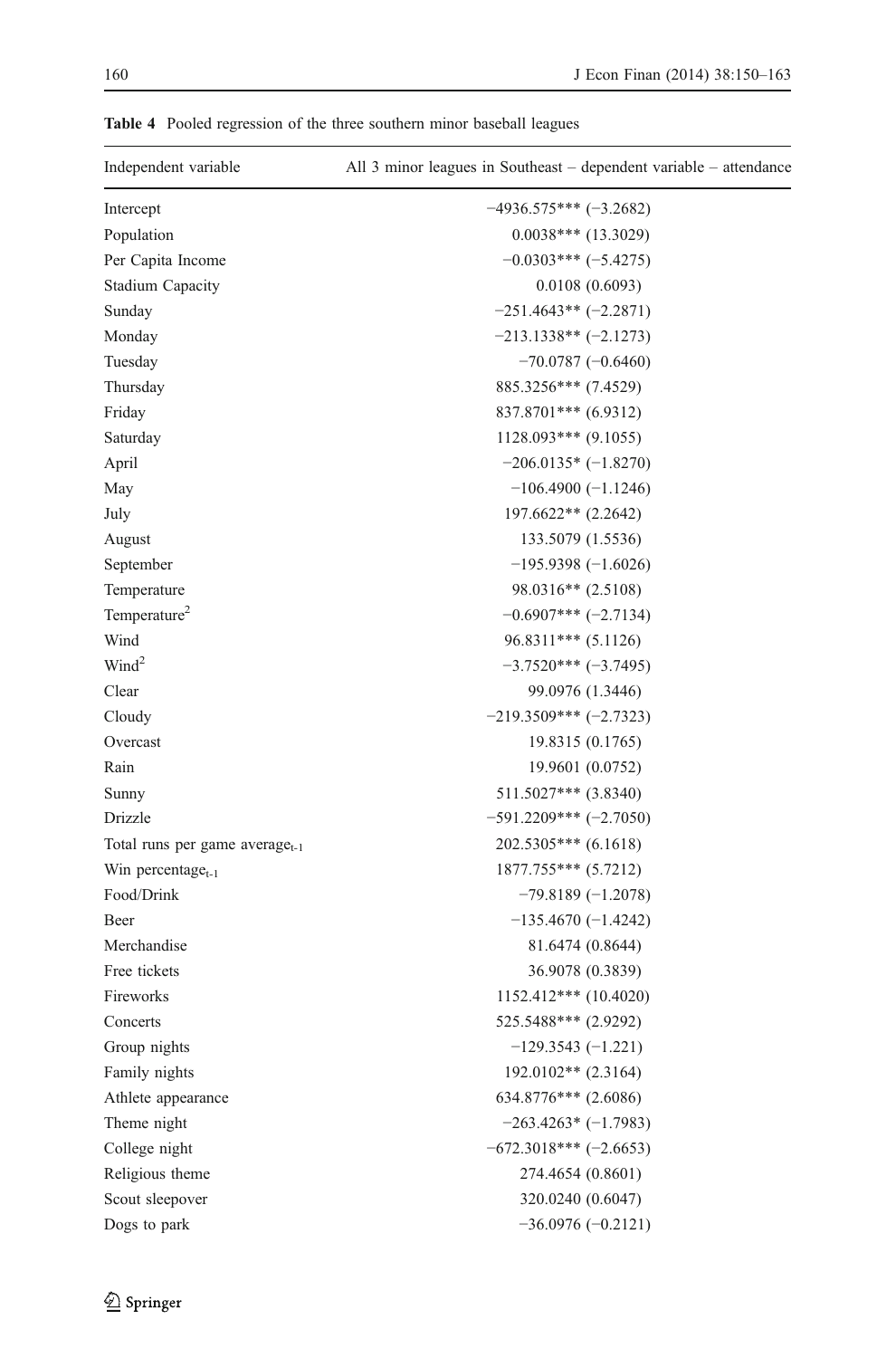|  |  | Table 4 (continued) |  |
|--|--|---------------------|--|
|--|--|---------------------|--|

| Independent variable        | All 3 minor leagues in Southeast – dependent variable – attendance |
|-----------------------------|--------------------------------------------------------------------|
| Other promo                 | $-151.1610(-1.3592)$                                               |
| Opening night               | $1013.247***$ $(3.5671)$                                           |
| Double header game 1        | $-211.6687(-1.6236)$                                               |
| Double header game 2        | $-185.7339(-1.4805)$                                               |
| Southern league dummy       | 905.7962*** (9.2839)                                               |
| South Atlantic league dummy | 1704.634*** (21.9545)                                              |
| R-squared                   | 0.5040                                                             |

\*\*\*Indicates significance at the 1% level, \*\* indicates significance at the 5% level, and \* indicates significance at the 10% level

### 3 Conclusions

Three baseball minor leagues were examined across the American south east. These three leagues consisted of AA (Southern), A-Advanced (Florida State), and A (South Atlantic) leagues. For each league a variety of information was gathered on a game-bygame basis. This information included attendance per game, current team records and game scores, day of the week, month of the year, demographic data, weather conditions, and promotions. Attendance was studied for each league for the 2009 season and similarities and differences across leagues were explored through regression models for the individual leagues and for a pooled regression across leagues.

For the most part, the regressions across the leagues revealed many similarities in fan preferences for baseball. Population was shown to have a positive and significant effect on attendance, while income per capita was shown to have a negative and significant effect across leagues, implying these minor leagues are an inferior good for fans in the southeast. Winning and scoring were shown to have a positive and significant effect on attendance in the pooled regression and for both A-level leagues (Florida State and SALLY).

Games on Thursday, Friday, and Saturday were shown to be the most popular with fans. The month, temperature, and weather conditions were shown to have mixed effects, although the positive impact of sunny days and the negative impact of a drizzle were shown to be significant. Some of the individual weather effects across leagues, such as wind conditions and certain weather categories, may have to do with the relative heat in some of the more-southern areas compared to those more positioned in the mid-south.

In relation to the promotions, the allure of fireworks cannot be denied as it was shown to have the largest positive impact on attendance. Fireworks shows were shown to have a significant effect in all three individual regressions and in the pooled regression. Other promotions were somewhat mixed, however, in the pooled regression positive impacts of concerts, family nights, and athlete appearances were seen, while theme nights and college nights led to more fans staying home rather than attending these games.

Overall, fans of minor league baseball in the southeast U.S. appear to have similar preferences. There do not appear to be major differences across the levels of play,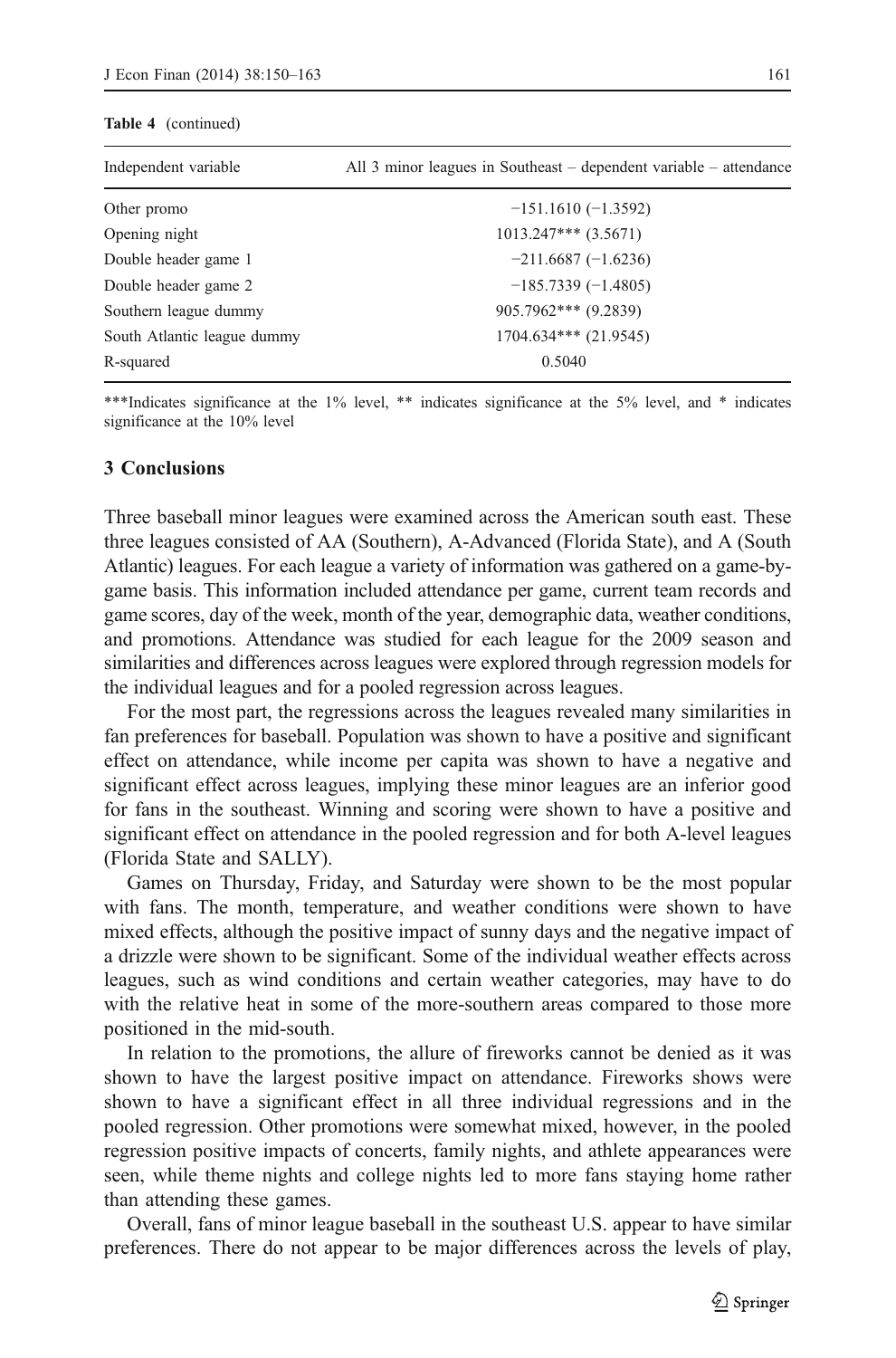<span id="page-12-0"></span>AA to A, with respect to fans enjoying team success, scoring, fireworks, etc. It appears baseball fans in the Southeastern part of the U.S. have clearly well-defined preferences for the factors which attract them to the ballpark. Future research may focus on if these preferences are similar across different areas of the country or to Major League Baseball.

### Appendix

| South Atlantic League (A)              | Florida State League (A)                      | Southern League (AA)                         |
|----------------------------------------|-----------------------------------------------|----------------------------------------------|
| Asheville (NC) Tourists                | <b>Bradenton Marauders</b>                    | Birmingham (AL) Barons                       |
| Augusta (GA) Green Jackets             | <b>Brevard County Manatees</b>                | Carolina (Zebulon, NC) Mudcats               |
| Bowling Green (KY) Hot Rods            | Charlotte (Port Charlotte, FL)<br>Stone Crabs | Chattanooga (TN) Lookouts                    |
| Charleston (SC) Riverdogs              | <b>Clearwater Threshers</b>                   | Huntsville (AL) Stars                        |
| Delmarva (Salisbury, MD)<br>Shorebirds | Daytona Cubs                                  | Jacksonville (FL) Suns                       |
| Greensboro (NC) Grasshoppers           | Dunedin Blue Jays                             | Misssissippi (Pearl, MS) Braves              |
| Greenville (SC) Drive                  | Fort Myers Miracle                            | Mobile (AL) Bay Bears                        |
| Hagerstown (MD) Suns                   | Jupiter Hammerheads                           | Montgomery (AL) Biscuits                     |
| Hickory (NC) Crawdads                  | Lakeland Flying Tigers                        | Tennessee (Kodak, TN)<br><b>Smokies</b>      |
| Kannapolis (NC) Intimidators           | Palm Beach Cardinals                          | West Tennessee (Jackson, TN)<br>Diamond Jaxx |
| Lake County (OH) Captains              | St. Lucie Mets                                |                                              |
| Lakewood (NJ) BlueClaws                | Tampa Yankees                                 |                                              |
| Lexington (KY) Legends                 |                                               |                                              |
| Rome (GA) Braves                       |                                               |                                              |
| Savannah (GA) Sand Gnats               |                                               |                                              |
| West Virginia (Charleston, WV) Power   |                                               |                                              |

Table 5 Team locations and nicknames for each league

## **References**

Butler M (2002) Interleague play and baseball attendance. J Sports Econ 3(4):320–334

Coates D, Harrison T (2005) Baseball strikes and the demand for attendance. J Sports Econ 6(3):282–302 Coates D, Humphreys B (2005) Novelty effects of new facilities on attendance at professional sports events. Contemp Econ Policy 23(3):436–455

Demmert HG (1973) The economics of professional team sports. Lexington Books, Lexington

Depken CA II (2006) The impact of new stadiums on professional baseball team finances. Public Financ Manag 6(3):436–474

Gifis L, Sommers P (2006) Promotions and attendance in minor league baseball. Atl Econ J 34:513–514 Gitter SR, Rhoads TA (2010) If you win they will come: fans care about winning in minor league baseball.

J Sports Econ 11:614–628